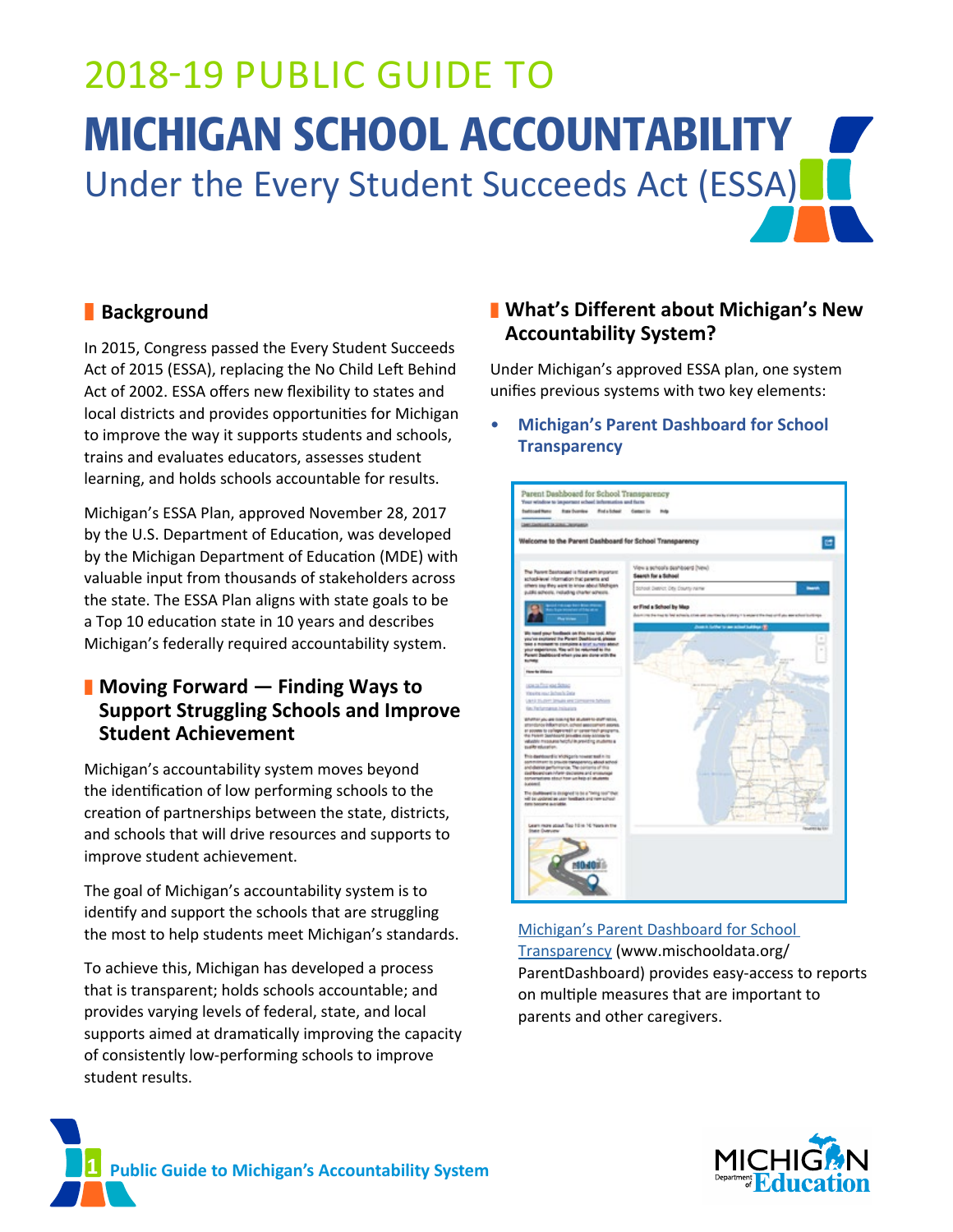Parent Dashboard data can inform decisions and encourage richer conversations about school progress – with students, parents, school leaders and within communities.

#### • **Michigan School Index System**



#### The [Michigan School Index System](http://www.mischooldata.org) ([www.](http://www.mischooldata.org)

[mischooldata.org\)](http://www.mischooldata.org), launched in March 2018, reports the degree to which schools are meeting performance targets in six areas required by ESSA (see Figure 1). A school's index value can range from 0-100, with a score of 100 indicating a school has met or exceeded targets in every area and for each student subgroup. The Index System identifies low-performing schools in three federally required categories: Comprehensive Support and Improvement (CSI), Targeted Support and Improvement (TSI), and Additional Targeted Support (ATS) (see Table 1).

Unlike previous state accountability systems, Michigan's Index system does not rank schools or flag them for sanctions. Rather, its goal is to facilitate a culture of continuous improvement in our state's lowest performing schools. The Index offers data as a guide to allow school leaders to make evidenceinformed decisions about what best will serve students.

#### Figure 1: Michigan School Index System Components and Weights



# ■ Identifying Schools for Local, State, and **Federal Supports**

Michigan identifies schools with the Michigan School Index System using data from the most recent full year of data collected. All schools receive an overall index value based on the areas in Figure 1. They also receive index values for each individual component and student subgroup. Schools with the lowest overall or subgroup index values, or 4-year cohort graduation rates, will be identified for support in one of the three categories (see Table 1).

Schools with valid student subgroup(s) have an overall index value calculated for each subgroup. Valid subgroups are those that contain at least 30 students. In addition to receiving an overall value, subgroup values are calculated for each component. Student subgroups include: Racial/Ethnic; Economically Disadvantaged; Students with Disabilities; and English Learners.



**2 Public Guide to Michigan's Accountability System**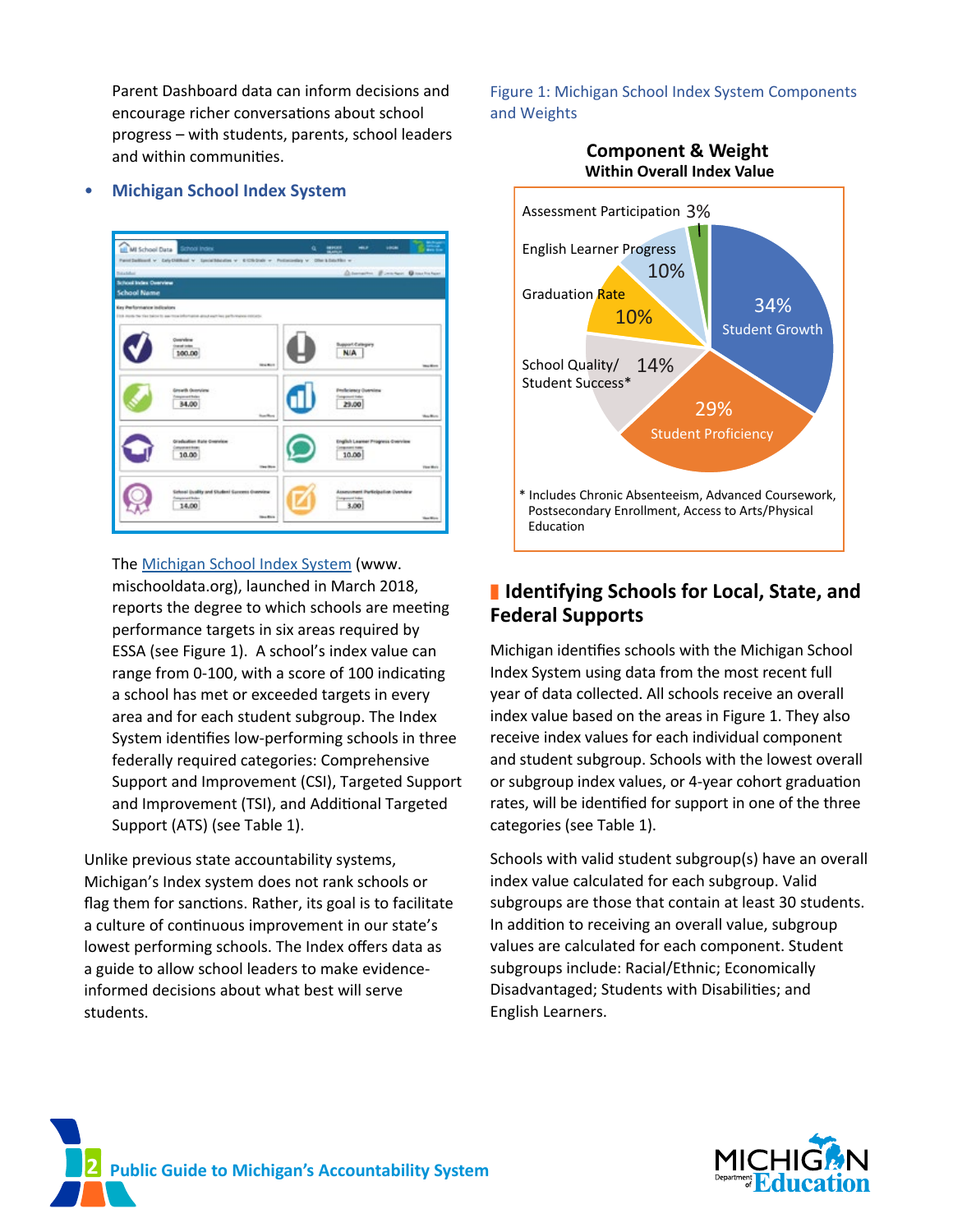Identified schools are supported through a combination of state, regional, and local services. Some schools identified for improvement find that they are facing opportunity gaps in only a few areas, while others look to effect change on a larger scale. The goal is for the Index to point schools in the right direction, and for schools to then use information from the Index, as well as their own data, to dig

deeper and develop programs that will make a true difference for their students.

Schools whose Index scores indicate the greatest need for improvement are invited to participate in the state's Partnership Model, established to provide intensive state collaboration with schools and districts as they develop locally driven solutions and plan supports for struggling students moving forward.

|                                                                  | <b>Comprehensive Support and</b><br><b>Improvement (CSI)</b>                                                                                                                                                                              | <b>Targeted Support and</b><br><b>Improvement (TSI)</b>                                                                                 | <b>Additional Targeted</b><br><b>Support (ATS)</b>                                                                                                                                                                 |
|------------------------------------------------------------------|-------------------------------------------------------------------------------------------------------------------------------------------------------------------------------------------------------------------------------------------|-----------------------------------------------------------------------------------------------------------------------------------------|--------------------------------------------------------------------------------------------------------------------------------------------------------------------------------------------------------------------|
| <b>Designation</b>                                               | • Lowest performing schools<br>(Schools with an overall index<br>value in the bottom 5%)<br>• High schools with graduation<br>rates at or below 67%<br>• Additional Targeted Support<br>Schools not exiting that<br>status within 3 years | • Schools with 1 or more<br>student subgroups*<br>performing at or below<br>the 25th percentile<br>within each applicable<br>component. | • Schools with 1 or more<br>student subgroups*<br>performing at or below<br>the 25th percentile<br>within each applicable<br>component and having<br>1 or more subgroups<br>performing like a bottom<br>5% school. |
| <b>Frequency of</b><br>Identification                            | • Identified every 3 years<br>• First Index released Spring<br>2018 with future releases in<br>the fall<br>• Next release Fall 2020                                                                                                       | · Identified annually to<br>serve as early warning<br>• Next release Fall 2019                                                          | • Identified every 6 years<br>• First Index released<br>Spring 2018 with future<br>releases in the fall<br>• Next release Fall 2023                                                                                |
| <b>Support</b><br><b>Determination</b>                           | • District identifies<br>• State approves                                                                                                                                                                                                 | • School identifies<br>• District approves                                                                                              | • District identifies<br>• State approves                                                                                                                                                                          |
| <b>Exit Determination</b><br>& Timeline<br><b>Responsibility</b> | · Michigan Department of<br><b>Education (MDE)</b>                                                                                                                                                                                        | • School identifies<br>• District approves                                                                                              | • Michigan Department of<br>Education                                                                                                                                                                              |
| <b>Supports</b>                                                  | • Partnership Districts Office<br>within MDE, in collaboration<br>with local partners                                                                                                                                                     | • District helps<br>school develop and<br>monitor a plan for<br>targeted support and<br>improvement                                     | • Partnership Districts<br>Office (PDO), in<br>collaboration with local<br>partners                                                                                                                                |

#### Table 1: School Support Categories and Key Information

\*Subgroups include: Racial/Ethnic, English Learners, Students with Disabilities, and Economically Disadvantaged. Subgroup scores are calculated when 30 or more students in that subgroup are enrolled in the school. Index scores are reported for subgroups as low as 10 students, depending on the index component.



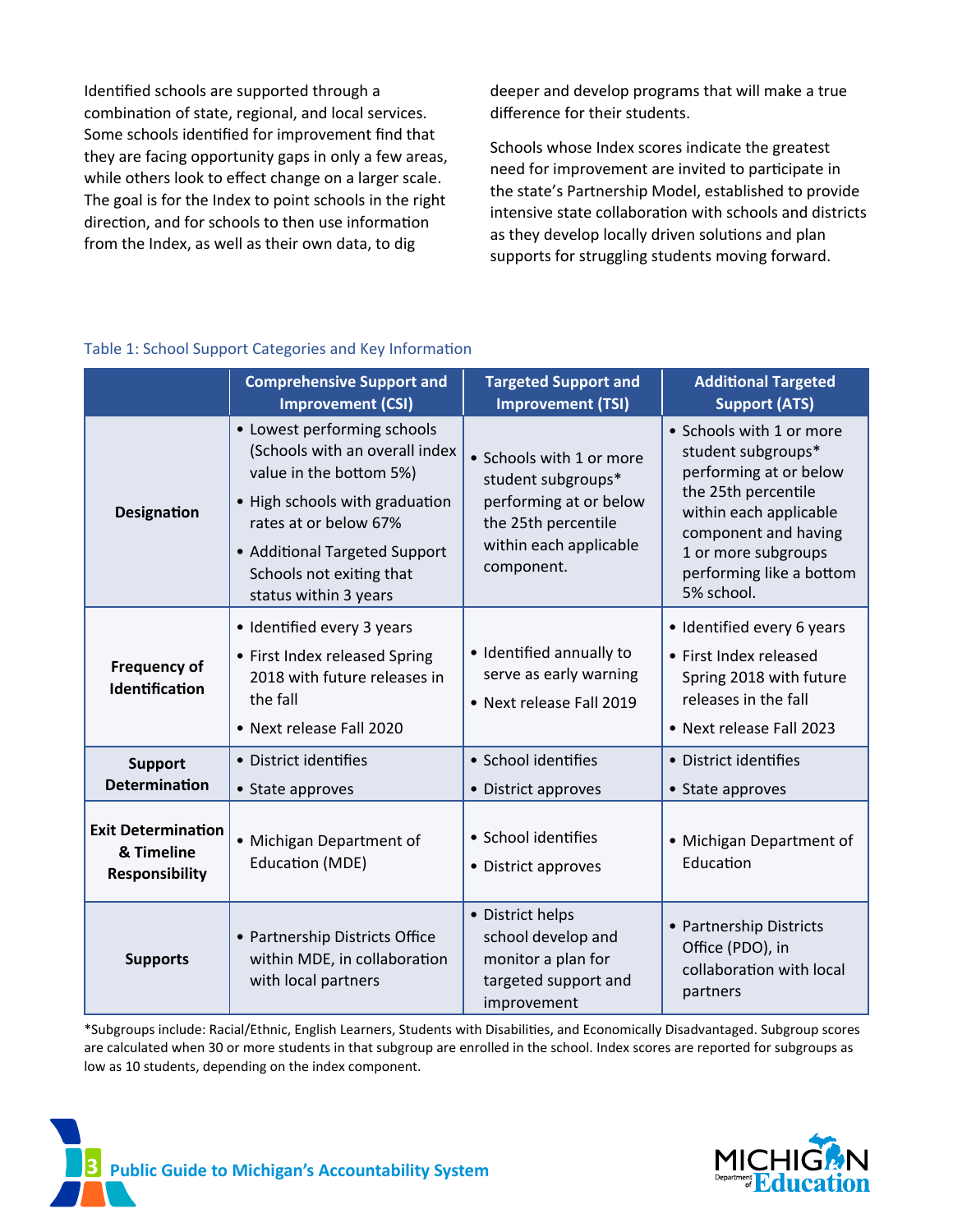# ■ About Michigan School Index System **Components**

Michigan's School Index System awards credit to schools in each of several areas—called components—based on the degree to which the school meets its targets in each area. The index system measures school performance in five components for elementary and middle school and a sixth component (graduation rates) for schools with grades 11 and 12.

# ■ Index System Components, **Characteristics, and Values**

Index values ranging from 0-100 are generated for nearly all public schools. ESSA requires the components of Proficiency, Growth, English Learner (EL) Progress, and Graduation Rate as a group be given "much more weight" than the School Quality component. To fulfill this requirement Michigan uses the component weightings in the table below.

| <b>Weight</b> | <b>Component</b><br>(Index Value 0-100)                                                                                                                                                                                    | Grades, Tests, and<br><b>Components Included</b>                                                                                                                                                                                                                                                              |  |
|---------------|----------------------------------------------------------------------------------------------------------------------------------------------------------------------------------------------------------------------------|---------------------------------------------------------------------------------------------------------------------------------------------------------------------------------------------------------------------------------------------------------------------------------------------------------------|--|
| 29%           | Proficiency<br>Percent of students meeting Michigan's<br>academic standards                                                                                                                                                | Grades 3-8 & 11 includes:<br>• M-STEP, SAT, & MI-Access tests in English language<br>arts and mathematics (averaged)<br>• Includes only students attending for a Full Academic<br>Year<br>• Performance of all subgroups with 30 or more<br>students<br>• Participation rate below 95% impacts (lowers) score |  |
| 34%           | Growth<br>Percent of students on a path to become<br>proficient, or to maintain proficiency,<br>within a specific timeframe                                                                                                | Grades 4-8 & 11 includes:<br>• M-STEP, SAT, & MI-Access tests in English language<br>arts and mathematics (averaged)<br>• Only students attending a school for a Full Academic<br>Year are included<br>• Performance of all subgroups with 30 or more<br>students                                             |  |
| 14%           | <b>School Quality</b><br>Combines five components into a single<br>index score<br>Schools not having one or more<br>components will have the component's<br>weight redistributed proportionally to<br>remaining components | <b>All schools</b><br>• Chronic Absenteeism (4%)<br><b>Schools with grades K-8</b><br>• Access to Arts/Physical Education (4%)<br>• Access to Librarians/Media Specialists (1%)<br><b>Schools with grades 11-12</b><br>• Advanced Coursework (3%)<br>• Postsecondary Enrollment (2%)                          |  |

# Table 2: Index System Components, Characteristics, and Values

(continued on next page)



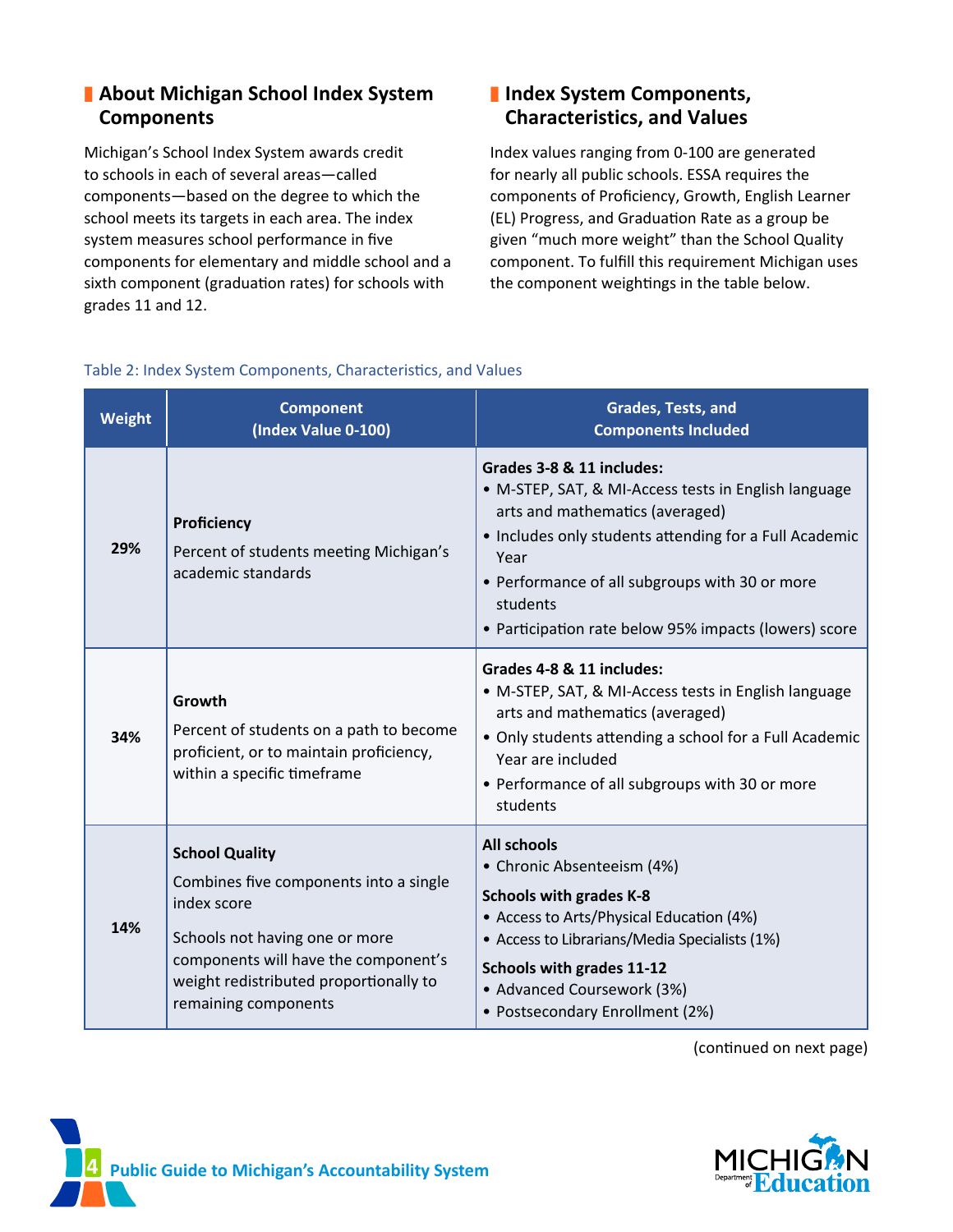| Weight | <b>Component</b><br>(Index Value 0-100)                                                                                                                                                                                                                                       | Grades, Tests, and<br><b>Components Included</b>                                                                                                                                                                               |
|--------|-------------------------------------------------------------------------------------------------------------------------------------------------------------------------------------------------------------------------------------------------------------------------------|--------------------------------------------------------------------------------------------------------------------------------------------------------------------------------------------------------------------------------|
| 10%    | <b>Graduation Rate</b><br>Percent of public high school students<br>who, after beginning ninth grade four, five<br>or six years ago, graduated<br>Schools without this component will have<br>this component's weight redistributed<br>proportionally to remaining components | 4-, 5- and 6-year rates are combined into an average<br>includes:<br>• Performance of all subgroups with 30 of more<br>students<br>• Students completing a registered Early College<br>program are considered 4-year graduates |
| 10%    | <b>English Learner (EL) Progress</b><br>Percent of English Learners showing<br>proficiency or adequate growth<br>Includes only students enrolled for a Full<br>Academic Year                                                                                                  | <b>Grades K-12</b><br>• WIDA Access<br>• Includes only English Learners (EL)                                                                                                                                                   |
| 3%     | <b>Assessment (State Test) Participation</b><br>Includes 2 weighted subcomponents<br>combined to a single index score                                                                                                                                                         | 95% Participation on State Assessment<br>• Content area participation (2%): M-STEP, SAT, Mi-<br>Access<br>• English Learner participation (1%): WIDA                                                                           |

# ■ What Happens Once a School is **Identified for Support by the Index System?**

While all identified schools receive support, the type of support and resources available may differ depending on a school's designation category (CSI, TSI or ATS).

## **CSI Schools**

Many districts with CSI schools have the opportunity to develop and implement Partnership Agreements. A Partnership Agreement offers districts expert consultants and diverse resources, and it allows them to combine state- and community-level support systems to drive improvement and self-accountability.

In the cases where a CSI school is in a district that already is implementing a Partnership Agreement, the newly-identified CSI schools are incorporated into the existing agreement. CSI schools in districts not developing Partnership Agreements will develop a CSI improvement plan and remain eligible for supports through the MDE and their Intermediate

School District (ISD). Supports provided to the district include assistance in developing, implementing, and monitoring implementation of the CSI plan.

CSI plans are monitored by the MDE. The district is given a state-determined amount of time to show improvement of the school. If at the end of that time sufficient progress has not been made, then more rigorous actions as determined by the state must be taken.

## **TSI Schools**

TSI schools primarily receive supports from their local district. Schools must identify the need(s) of the recognized student group(s) and work with their district to develop a plan to meet those needs. The resulting plan is monitored by the district.

Districts and their TSI schools are eligible for state provided support in developing, implementing, and monitoring the Blueprint for Systemic Reconfiguration and Multi-Tiered Systems of Support, and conducting and analyzing the results of the Comprehensive Needs Assessment. The supports are provided at no cost and participation is optional.



**5 Public Guide to Michigan's Accountability System**